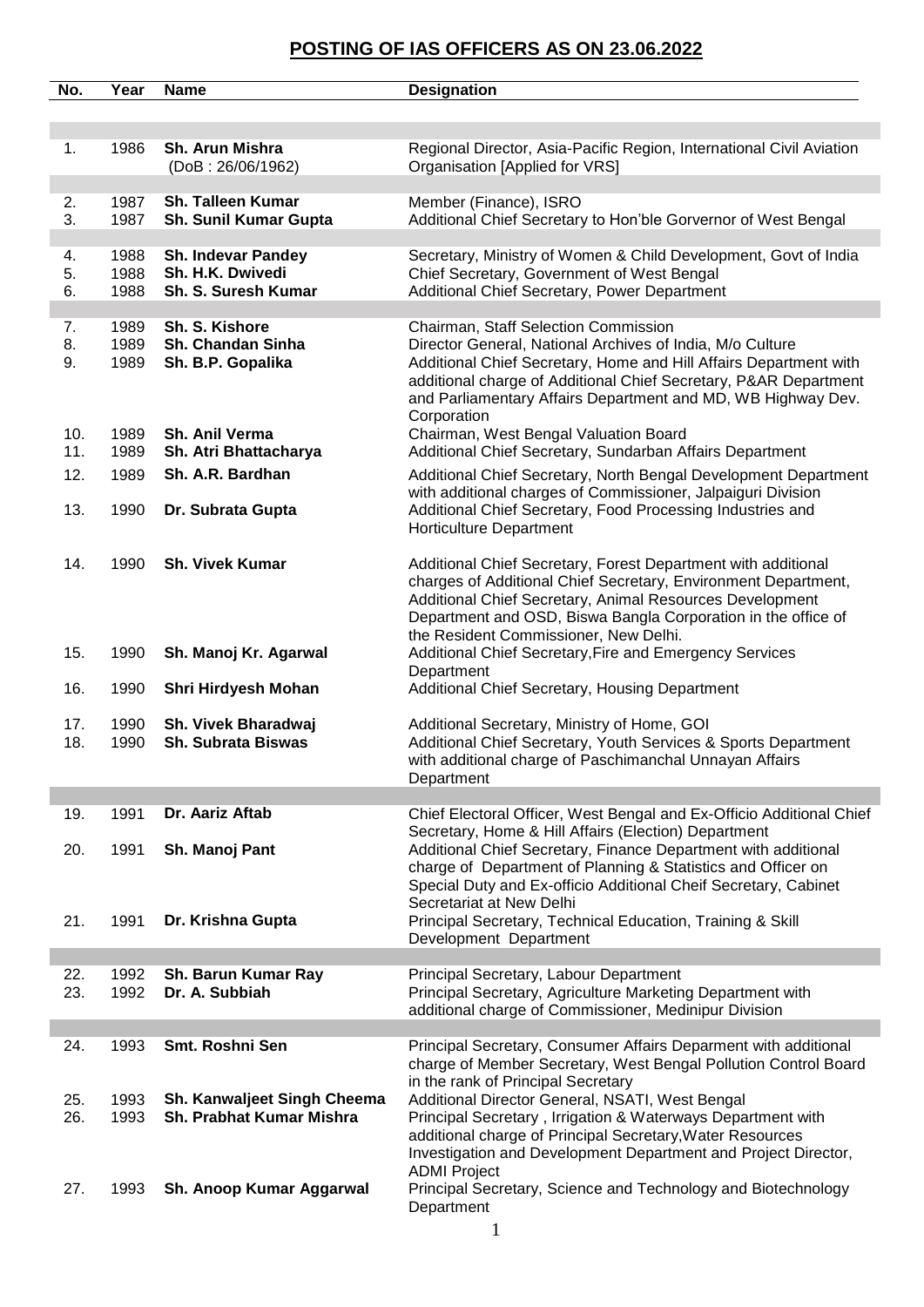| No.        | Year         | <b>Name</b>                                     | <b>Designation</b>                                                                                                         |
|------------|--------------|-------------------------------------------------|----------------------------------------------------------------------------------------------------------------------------|
| 28.        | 1993         | Sh. Dushyant Nariala                            | Principal Secretary, Disaster Management & Civil Defence<br>Department                                                     |
| 29.        | 1994         | Sh. Manish Jain                                 | Principal Secretary, School Education Departmentwith additional                                                            |
|            |              |                                                 | charge of Higher Education Department                                                                                      |
| 30.<br>31. | 1994<br>1994 | Dr. Ravi Inder Singh<br>Sm. Nandini Chakravorty | Principal Secretary, Correctional Administration Department<br>Principal Secretary, Non-Conventional and Renewal Energy    |
|            |              |                                                 | Sources Department with additional charge of Principal Secretary,                                                          |
|            |              |                                                 | Mass Education Extension and Library Services Department                                                                   |
| 32.        | 1995         | Sh. Rajesh Pandey                               | Principal Secretary, Micro, Small & Medium Enterprises and<br><b>Textiles Department</b>                                   |
| 33.        | 1995         | <b>Sh. Khalil Ahmed</b>                         | Principal Secretary, Urban Development and Municipal Affairs                                                               |
|            |              |                                                 | Department with additional charges of CEO, KMDA                                                                            |
| 34.        | 1996         | Sh. R. Ranjit                                   | On Study Leave                                                                                                             |
| 35.        | 1996         | Sh. Binod Kumar                                 | Municipal Commissioner, Kolkata Municipal Corporation in the rank<br>of Principal Secretary to the State Government        |
|            |              |                                                 |                                                                                                                            |
| 36.        | 1997         | Smt. Sanghamitra Ghosh                          | Principal Secretary, Women & Child Development and Social<br><b>Welfare Department</b>                                     |
| 37.        | 1997         | Sh. Rajesh Kumar Sinha                          | Principal Secretary, Transport Department with additional charge of                                                        |
| 38.        | 1997         | Sh. Surendra Gupta                              | Principal Secretary, Agricultural Marketing Department<br>Principal Secretary, Public Health Engineering Department        |
| 39.        | 1997         | Sh. Onkar Singh Meena                           | Principal Secretary, Agriculture Department with additional charge                                                         |
| 40.        | 1997         | Sh. Rajeev Kumar                                | of Principal Secretary, Public Works Department<br>State Editor, West Bengal District Gazetteers                           |
|            |              |                                                 |                                                                                                                            |
| 41.<br>42. | 1998<br>1998 | Sh. Narayan Swaroop Nigam<br>Smt. VandanaYadav  | Secretary, Health and Family Welfare Department<br>Secretary, Industry, Commerce & Enterprises Department with             |
|            |              |                                                 | additional charge of Managing Director, West Bengal Industrial                                                             |
| 43.        | 1998         | Smt. Neelam Meena                               | <b>Development Corporation Limited</b><br>Director, Institue of Enviromental Studies & Wetland Management                  |
|            |              |                                                 | with additional charge of Secretary, Environment Department                                                                |
| 44.        | 1999         | <b>Sh. Puneet Yadav</b>                         | Joint Secretary (Director Level), Union Public Service Commission                                                          |
| 45.        | 1999         | Sh. Parwez Ahmad Siddiqui                       | Secretary, Food and Supplies Department and Secretary, Finance                                                             |
| 46.        | 1999         | Smt. Choten Dhendup Lama                        | Department<br>Secretary, Tribal Development Department                                                                     |
|            |              |                                                 |                                                                                                                            |
| 47.        | 2000         | <b>Sh. Santanu Basu</b>                         | Secretary, Information & Cultural Affairs Department with additional<br>charge of Chairman & Managing Director, WBSEDCL    |
| 48.        | 2000         | Sh. Md.Ghulam Ali Ansari                        | Secretary, Minority Affairs and Madrasah Education Department                                                              |
|            |              |                                                 | with additional charge of Commissioner, Malda Division and<br>Chairman, WBMDFC                                             |
| 49.        | 2000         | <b>Smt. Manmeet Nanda</b>                       | Joint Secretary, Department of Promotion of Industry & Internal                                                            |
|            |              |                                                 | Trade, Ministry of Commerce & Industry                                                                                     |
| 50.        | 2001         | Dr. Asvini Kumar Yadav                          | Commissioner, Backward Classes Welfare & Tribal Devlopment                                                                 |
| 51.        | 2001         | Dr. P.B. Salim                                  | Department<br>Secretary in CMO in charge of Monitoring and Coordination with                                               |
| 52.        | 2001         | Sh. Abhinav Chandra                             | additional charge of Chairman & Managing Director, WBPDCL<br>Secretary in PHE Department with additional charge of Project |
|            |              |                                                 | Director, ADB Project under PHE Department                                                                                 |
|            |              |                                                 |                                                                                                                            |
| 53.        | 2002         | Smt. Smaraki Mahapatra                          | Secretary, Land & Land Reforms and Refugee Relief &                                                                        |
| 54.        | 2002         | Dr. Archana                                     | Rehabilitation Department and LRC, West Bengal<br>Secretary, Animal Resources Development Department                       |
|            |              |                                                 |                                                                                                                            |
| 55.        | 2002         | Dr. Saumitra Mohan                              | Secretary, Tourism Department                                                                                              |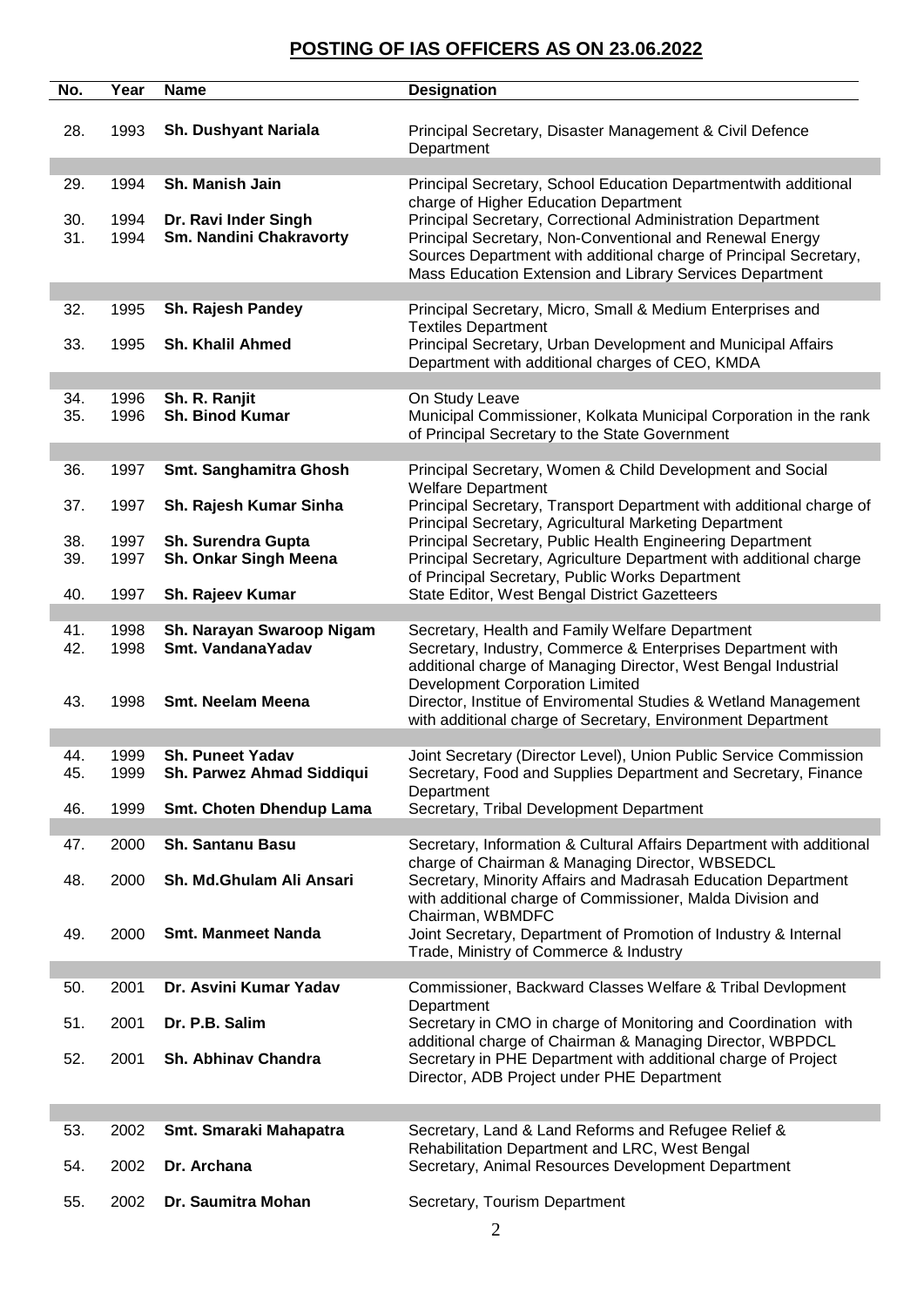| No. | Year | <b>Name</b>                     | <b>Designation</b>                                                 |
|-----|------|---------------------------------|--------------------------------------------------------------------|
|     |      |                                 |                                                                    |
| 56. | 2002 | <b>Sh. Avanindra Singh</b>      | Secretary, Fisheries Department                                    |
| 57. | 2002 | <b>Smt. Pritha Sarkar</b>       | Commissioner, Presidency Division with additional charge of        |
|     |      |                                 | Secretary, Self Help Group & Self Employment Department and        |
|     |      |                                 | Chairperson of West Bengal Swarojgar Corporation Ltd.              |
|     |      |                                 |                                                                    |
|     |      |                                 |                                                                    |
| 58. | 2004 | Sh. P. Mohangandhi              | Registrar of Co-operative Societies with addl. Charge of Chairman  |
|     |      |                                 | and Managing Director, West Bengal Mineral Development &           |
|     |      |                                 | <b>Trading Corporation</b>                                         |
| 59. | 2004 | <b>Sh. Sanjay Bansal</b>        | Secretary, Backward Classes Welfare Department with additional     |
|     |      |                                 | charge of Secretary, Programme Monitoring Department               |
| 60. | 2004 | Sh. Jagdish Prasad Meena        | Secretary in the Chief Minister's Office with additional charge of |
|     |      |                                 | Secretary in the Finance Department                                |
| 61. | 2004 | <b>Sh. Saibal Barman</b>        | Secretary, Finance Department                                      |
| 62. | 2004 | Smt. Soma Bhattacharjee         | Secretary, West Bengal Commission for Protection of Child Rights   |
|     |      |                                 |                                                                    |
| 63. | 2004 | Sh. Pradip Gobinda Chaudhuri    | Financial Advisor, Agriculture Marketing                           |
|     |      |                                 |                                                                    |
| 64. | 2005 | <b>Smt. Smita Pandey</b>        | Secretary, Public Enterprises & Industrial Reconstruction          |
|     |      |                                 | Department                                                         |
| 65. | 2005 | Dr. Vijay Bharti                | Commissioner, Burdwan Division                                     |
| 66. | 2005 | Dr. Godala Kiran Kumar          | OSD, Netaji Subhas Administrative Training Institute, West Bengal  |
| 67. | 2005 | Sh. Shubhanjan Das              | Secretary, Health & Family Welfare Department                      |
| 68. | 2005 | Sh. Chandan Chayan Guha         | District Election Officer, Kolkata North                           |
| 69. | 2005 | Sh. Tapan Kanti Rudra           | Secretary, Health and Family Welfare Department                    |
| 70. | 2005 | <b>Sh. Kaushik Halder</b>       | Secretary, School Education Department                             |
| 71. | 2005 | Sh. Narayan Chandra Sarkar      | Managing Director, West Bengal Swarojgar Corporation in the rank   |
|     |      |                                 | of Secretary                                                       |
| 72. | 2005 | Sh. TashiDhendup Sherpa         | Member Secretary, West Bengal Commission for Women and ex-         |
|     |      |                                 | officio Secretary, Women & Chid Development and Social Welfare     |
|     |      |                                 | Department in the rank of Secretary                                |
| 73. | 2005 | <b>Smt. Sunrita Hazra</b>       | Secretary, Industry, Commerce and Enterprises Department           |
| 74. | 2005 | Dr. Sudip Kumar Sinha           | Secretary, Finance Department                                      |
| 75. | 2005 | Sh. Achintya Kumar Pati         | Secretary, Food and Supplies Department                            |
| 76. | 2005 | Sh. Bijan Mondal                | Secretary, Tribal Development Department                           |
| 77. | 2005 | Sh. Sumanta Kumar Ghosh         | Secretary, Public Works Department                                 |
| 78. | 2006 | <b>Sh. Randhir Kumar</b>        | Secretary in Information Technology and Electronics Department     |
|     |      |                                 | with additional charge of Managing Director, WEBEL                 |
| 79. | 2006 | <b>Sh. Tanmay Chakrabarty</b>   | Director, ESI Scheme, Labour Department                            |
| 80. | 2006 | Smt. Antara Acharya             | Secretary, Public Works Department                                 |
| 81. | 2006 | Sh. Sharad Kumar Dwivedi        | District Magistrate, North 24 Parganas                             |
| 82. | 2006 | Dr. P. Ulaganathan              | Secretary, P&RD Department with additional charge of Secretary,    |
|     |      |                                 | <b>Co-operation Department</b>                                     |
| 83. | 2006 | Dr. Rashmi Kamal                | Director Land Records and Survey, West Bengal                      |
| 84. | 2006 | Sh. Yeluchuri Ratnakara Rao     | Secretary, Health & Family Welfare Department                      |
| 85. | 2006 | Smt. Madhumita Sinha Roy        | Director, Social Welfare                                           |
| 86. | 2006 | Smt. Mausumi Guha Roy (Das)     | Secretary, West Bengal Electricity Regulatory Commission           |
| 87. | 2006 | Sh. Mashir Alam                 | Secretary in Agriculture Department                                |
| 88. | 2006 | <b>Sh. Tapas Chowdhury</b>      | Special Municipal Commissioner, Kolkata Municipal Corporation      |
| 89. | 2006 | Sh. Gholam Hasan Obaidur        | Secretary in Minority Affairs & Madrasah Education Deptt.          |
|     |      | Rahman                          |                                                                    |
| 90. | 2006 | Sh. Atonu Chatterjee            | Secretary in Backward Classes Welfare Department                   |
| 91. | 2006 | Sh. Narbu Wangdi Bhutia         | Secretary in North Bengal Development Department                   |
|     |      |                                 |                                                                    |
|     |      |                                 |                                                                    |
|     |      |                                 |                                                                    |
| 92. | 2007 | Sh. Anurag Srivastava           | MD, West Bengal State Warehousing Corporation with additional      |
|     |      |                                 | charge of Senior Special Secretary, Food and Supplies              |
|     |      |                                 | Department & Industry, Commerce & Enterprises Department           |
| 93. | 2007 | <b>Smt. Moumita Godara Basu</b> | District Magistrate, Jalpaiguri                                    |
|     |      |                                 |                                                                    |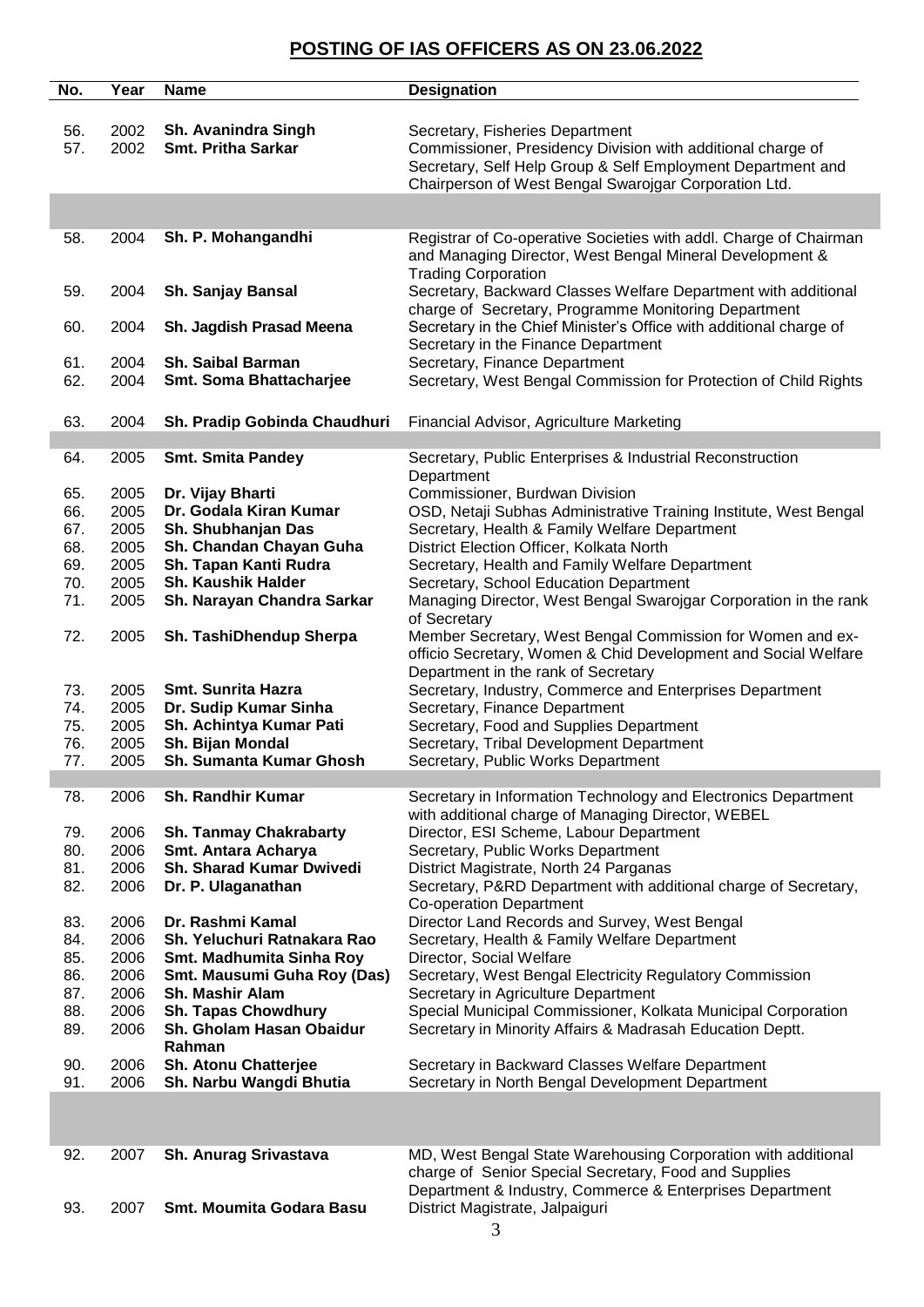| No.          | Year         | <b>Name</b>                                           | <b>Designation</b>                                                                                                          |
|--------------|--------------|-------------------------------------------------------|-----------------------------------------------------------------------------------------------------------------------------|
|              |              |                                                       |                                                                                                                             |
| 94.          | 2007         | Sh. C. Murugan                                        | Chief Executive Officer, WBIIDC in the rank of Senior Special<br>Secretary                                                  |
| 95.          | 2007         | Sh. Niranjan Kumar                                    | Secretary, Kolkata Metropolitan Development Authority in the rank<br>of Senior Special Secretary                            |
| 96.          | 2007         | Sh. Ajay Bhattacharyya                                | Director, District Distribution Procurement & Supply, Food &<br>Supplies Department in the rank of Senior Special Secretary |
| 97.          | 2007         | Sh. Dipankar Sinha                                    | Senior Special Secretary, Housing Department                                                                                |
| 98.          | 2007         | Sh. Debashis Das                                      | Senior Special Secretary in Panchayat & R. D. Department                                                                    |
| 99.          | 2007         | Sh. Probhudatta David                                 | Senior Special Secretary, North Bengal Development Department                                                               |
|              |              | Pradhan                                               |                                                                                                                             |
| 100.         | 2007         | Sh. AjoySanyamath                                     | Senior Special Secretary, L&LR & R R&R Department                                                                           |
| 101.         | 2007         | Sh. Biswajit Dutta                                    | Senior Special Secretary, Panchayats under P&RD Department                                                                  |
| 102.         | 2007         | Sh. Subhra Chakrabarti                                | State Project Director, PBSSM in the rank of Senior Special                                                                 |
| 103.         | 2007         | Sh. Malay Ghosh                                       | Secretary<br>Senior Special Secretary, Finance Department                                                                   |
|              |              |                                                       |                                                                                                                             |
|              |              |                                                       |                                                                                                                             |
| 104.         | 2008         | Smt. V. Lalithalakshmi                                | Campus Director (Kolkata), National Institute of Fashion                                                                    |
|              |              |                                                       | Technology, under the Ministry of Textiles, Govt. of India on                                                               |
|              |              |                                                       | Deputation                                                                                                                  |
| 105.         | 2008         | Sh. Saurav Pahari                                     | Deputy Chairman, Tea Board, Kolkata                                                                                         |
| 106.         | 2008         | Smt. Mukta Arya                                       | District Magistrate, Howrah                                                                                                 |
| 107.         | 2008         | Sh. Devi Prasad Karanam                               | Managing Director, West Bengal Essential Commodities Supply                                                                 |
|              |              |                                                       | Corporation Ltd. will also hold the charge of Senior Special                                                                |
|              |              |                                                       | Secretary, Food and Supplies Department                                                                                     |
| 108.         | 2008         | <b>Sh. Shakeel Ahmed</b>                              | Member-Secretary, West Bengal Minority Commission, Minority                                                                 |
|              |              |                                                       | Affairs and Madrasah Education Department in the rank of Senior                                                             |
|              |              |                                                       | <b>Special Secretary</b>                                                                                                    |
| 109.         | 2008         | Sh. Uttam Kumar Patra                                 | Senior Special Secretary, Youth Services & Sports Department                                                                |
| 110.         | 2008         | Sh. Santanu Saha                                      | Senior Special Secretary, Fisheries Department                                                                              |
| 111.         | 2008         | Sh. Nirmalya Ghoshal                                  | Senior Special Secretary, Home & Hill Affairs Department                                                                    |
| 112.         | 2008         | <b>Sh.Tarun Kumar</b>                                 | Senior Special Secretary, School Education Department                                                                       |
|              |              | <b>Mukhopadhyay</b>                                   |                                                                                                                             |
| 113.         | 2008         | Sh. Dipankar Chowdhury                                | Senior Special Secretary, Home & Hill Affairs Department and                                                                |
|              |              |                                                       | Secretary, Justice Lokur and Justice Bhattacharya Commission of                                                             |
|              |              |                                                       | Inquiry with additional charge of Director(Administration), West                                                            |
|              |              |                                                       | Bengal Highway Development Corporation Ltd.                                                                                 |
| 114.         | 2008         | Smt. Esha Sengupta                                    | Director of Fisheries, West Bengal in the rank of Senior Special                                                            |
|              |              |                                                       | Secretary                                                                                                                   |
| 115.         | 2008         | Smt. Sarmistha Das                                    | Managing Director, Benfish under Fisheries Departmentin the rank                                                            |
|              |              |                                                       | of Senior Special Secretary                                                                                                 |
| 116.         | 2008         | Sh. NilanjanSandilya                                  | Secretary, West Bengal State Election Commissionin                                                                          |
| 117.         | 2008         | Shri Soumya Purkait                                   | Senior Special Secretary, Health & Family Welfare Department                                                                |
| 118.<br>119. | 2008<br>2008 | Smt. Dipika Sanyamath<br><b>Sh. Sristidhar Santra</b> | Senior Special Secretary, Agriculture Department<br>Secretary, West Bengal State Warehousing Corporation in the rank        |
|              |              |                                                       | of Senior Special Secretary                                                                                                 |
| 120.         | 2008         | Sh. Pemba Tshering Sherpa                             | Senior Special Secretary, Fire & Emergency Services Deptt.                                                                  |
| 121.         | 2008         | Smt. Mousumi Chattaraj                                | MD, West Bengal, Financial Corporationin the rank of Senior                                                                 |
|              |              | <b>Chaudhuri</b>                                      | <b>Special Secretary</b>                                                                                                    |
|              |              |                                                       |                                                                                                                             |
| 122.         | 2009         | Smt. Shilpa Gourisaria                                | Senior Special Secretary, Finance Department with additional                                                                |
|              |              |                                                       | charge of Director(Finance), WBHDCL                                                                                         |
| 123.         | 2009         | Smt. Ayesha Rani A.                                   | District Magistrate, Paschim Medinipur                                                                                      |
| 124.         | 2009         | Sh. Kaushik Bhattacharya                              | Senior Special Secretary, Health and Family Welfare Department                                                              |
| 125.         | 2009         | Sh. Sumit Gupta                                       | District Magistrate, South 24 Parganas                                                                                      |
| 126.         | 2009         | <b>Smt. Rachna Bhagat</b>                             | Director, ICDS in the rank of Senior Special Secretary                                                                      |
| 127.         | 2009         | <b>Shri Alokesh Prosad Roy</b>                        | Controller of Vagrancy under Women & CD and Social Welfare                                                                  |
|              |              |                                                       | Department in the rank of Senior Special Secretary                                                                          |
| 128.         | 2009         | <b>Smt. Mahua Banerjee</b>                            | Senior Special Secretary, Health and Family Welfare Department                                                              |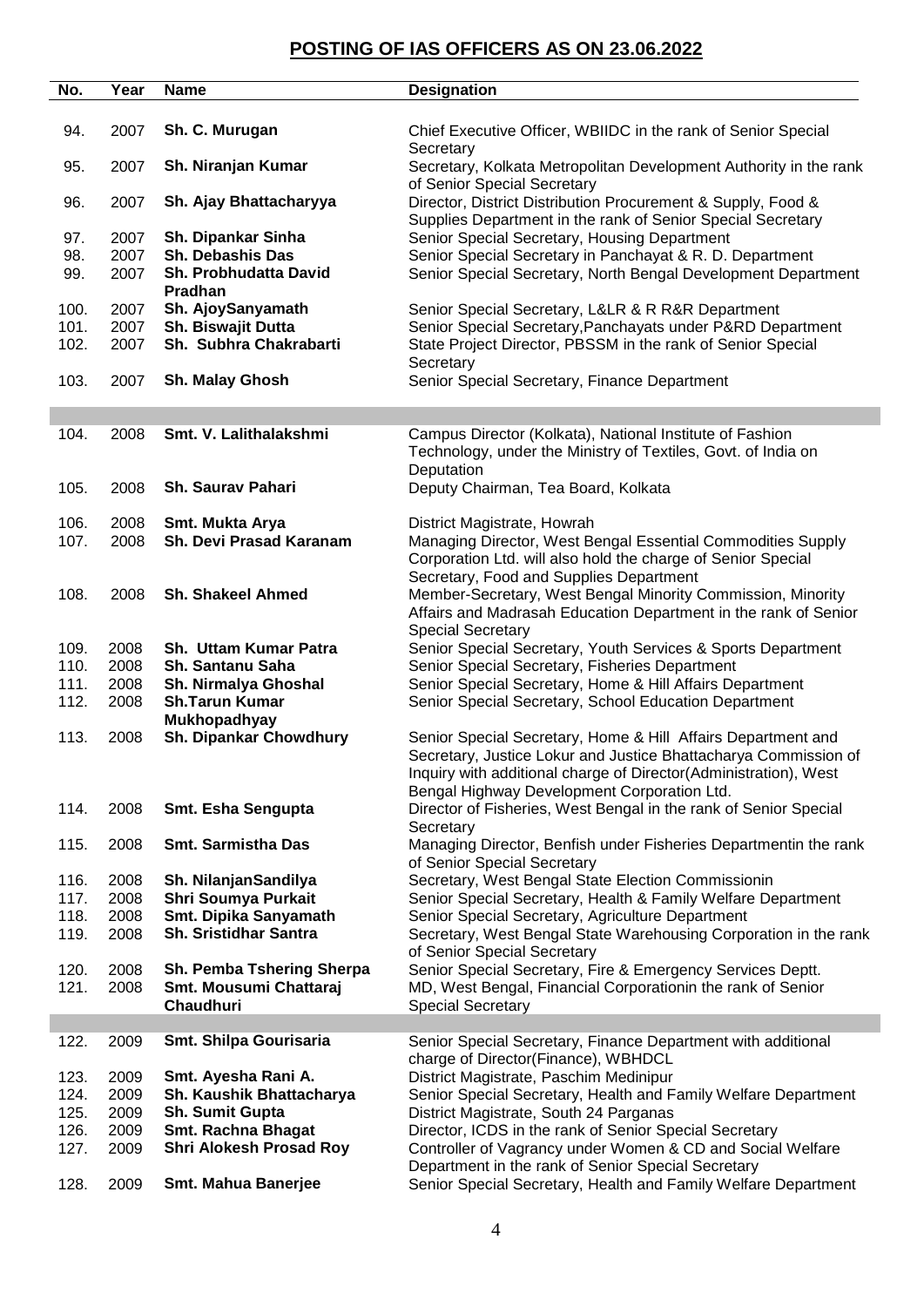| No.  | Year | <b>Name</b>                     | <b>Designation</b>                                                                                         |
|------|------|---------------------------------|------------------------------------------------------------------------------------------------------------|
|      |      |                                 |                                                                                                            |
| 129. | 2009 | Sh. Jayanta Kumar Aikat         | Director, Food Processing Industries in the rank of Senior Special<br>Secretary                            |
| 130. | 2009 | Sh. Soumitra SankarSengupta     | Director(HR), West Bengal Power Development Corporation<br>Limited in the rank of Senior Special Secretary |
| 131. | 2009 | Sh. Gautam Majumdar             | Senior Special Secretary, Non-Conventional & Renewable Energy<br>Sources Deptt.                            |
| 132. | 2009 | Sh. Jyotishman<br>Chattopadhyay | Secretary, Hooghly River Bridge Commission, West Bengal in the<br>rank of Senior Special Secretary         |
| 133. | 2009 | <b>Sh. Utpal Biswas</b>         | Senior Special Secretary, Governor's Secretariat.                                                          |
| 134. | 2009 | Smt. Mitali Bandyopadhyay       | Senior Special Secretary, Consumer Affairs Department                                                      |
| 135. | 2009 | <b>Shri Sheo Kumar Ram</b>      | Senior Special Secretary, Finance Department with additional                                               |
|      |      |                                 | charge of Director of Small Savings, West Bengal and State<br>Registrar of Money Lenders                   |
| 136. | 2009 | <b>Shri Debasis Ghosh</b>       | Director, Textiles under Micro, Small and Medium Enterprises &<br><b>Textiles Department</b>               |
| 137. | 2009 | Smt. Pranita Shewa (Pariyar)    | Regional Manager, W.B. T.D.C.C. Ltd., Jalpaiguri in the rank of<br><b>Senior Special Secretary</b>         |
| 138. | 2009 | <b>Shri Khalid Aizaz Anwar</b>  | Senior Special Secretary, Finance Department with additional                                               |
|      |      |                                 | charge of D.R.I. and E, Director of lotteries, Director of Treasuries                                      |
|      |      |                                 | and Accounts and Director of Pension, Provident Fund and Group                                             |
|      |      |                                 | Insurance and Commissioner, Commercial Taxes                                                               |
| 139. | 2009 | Sh. Atanu Majumder              | Senior Special Secretary, Finance                                                                          |
| 140. | 2009 | Sh. Siddhartha Misra            | Senior Special Secretary, Finance                                                                          |
|      |      |                                 |                                                                                                            |
| 141. | 2010 | Smt. Joyoshi Das Gupta          | Special Secretary, ARD Department                                                                          |
| 142. | 2010 | Sh. Shashank Sethi              | District Magistrate, Nadia                                                                                 |
| 143. | 2010 | Smt. R. Vimala                  | District Magistrate, Kalimpong                                                                             |
| 144. | 2010 | Sh. R. Arjun                    | Special Secretary, Tribal Development Department                                                           |
| 145. | 2010 | Dr. Vishwanath                  | Director of Census Operation                                                                               |
|      |      |                                 |                                                                                                            |
| 146. | 2010 | <b>Sh. Arvind Kumar Mina</b>    | District Magistrate, Uttar Dinajpur                                                                        |
| 147. | 2010 | Shri Subhas Chandra             | Deputy Commissioner for Departmental Enquiries, State                                                      |
|      |      | <b>Mazumdar</b>                 | Vigilance Commission, West Bengal                                                                          |
| 148. | 2010 | Smt. Apala Sett.                | <b>Additional Director, ILGUS</b>                                                                          |
| 149. | 2010 | Shri Krishnendu Sadhukhan       | OSD, West Bengal Valuation Board                                                                           |
| 150. | 2010 | Smt. Sujata Ghosh               | Special Commissioner in the rank of Special Secretary, UD & MA                                             |
|      |      |                                 | Department                                                                                                 |
| 151. | 2010 | Shri Parthapratim Manna         | Managing Director, WB, SC, ST & OBC Development & Finance<br>Corporaion                                    |
| 152. | 2010 | Smt. Nilanjana Dasgupta         | Director, Child Rights and Trafficking                                                                     |
| 153. | 2010 | Shri Jaideep Duttagupta         | CEO, West Bengal State Agricultural Marketing Board                                                        |
| 154. | 2010 | Shri Ritendra Narayan Basu      | Managing Director, West Bengal Tourism Development                                                         |
|      |      | <b>Roy Choudhury</b>            | Corporation Limited with additional charge of Director, Tourism                                            |
| 155. | 2010 | Shri Kaushik Saha               | Special Commissioner in the rank of Special Secretary in                                                   |
|      |      |                                 | Panchayat & R. D. Department                                                                               |
| 156. | 2010 | Sh. Abhijit Mukhopadhyay        | OSD, State Gazetters                                                                                       |
| 157. | 2010 | Sh. Sujay Sarkar                | Commissioner, Bidhannagar Municipal Corporation                                                            |
| 158. | 2010 | <b>Ms. Lalita Agarwala</b>      | Secretary, West Bengal Information Commission                                                              |
| 159. | 2010 | Md. Ikhlaque Islam              | Special Commissioner in the rank of Special Secretary, Technical                                           |
|      |      |                                 | Education, Training & Skill Development Department                                                         |
| 160. | 2010 | Sh Jaydip Mukhopadhyay          | Special Commissioner in the rank of Special Secretary, Higher                                              |
|      |      |                                 | <b>Education Department</b>                                                                                |
| 161. | 2010 | <b>Sh Sanjoy Basu</b>           | Additional Chief Electoral Officer, West Bengal                                                            |
| 162. | 2010 | Sh Arup Sengupta                | <b>Commissioner of School Education Department</b>                                                         |
| 163. | 2010 | Sh Siladitya Basuray            | Special Commissioner in the rank of Special Secretary, Higher                                              |
|      |      |                                 | <b>Education Department</b>                                                                                |
| 164. | 2010 | Sh Amitava Banerjee             | Special Commissioner in the rank of Special Secretary, Planning &                                          |
|      |      |                                 | <b>Statistics Department</b>                                                                               |
| 165. | 2010 | <b>Sh Debabrata Chakraborty</b> | Special Commissioner in the rank of Special Secretary, Food &                                              |
|      |      |                                 | <b>Supplies Department</b>                                                                                 |
|      |      |                                 |                                                                                                            |
| 166. | 2010 | Smt. Nandini Ghosh              | Special Secretary, UD & MA Department                                                                      |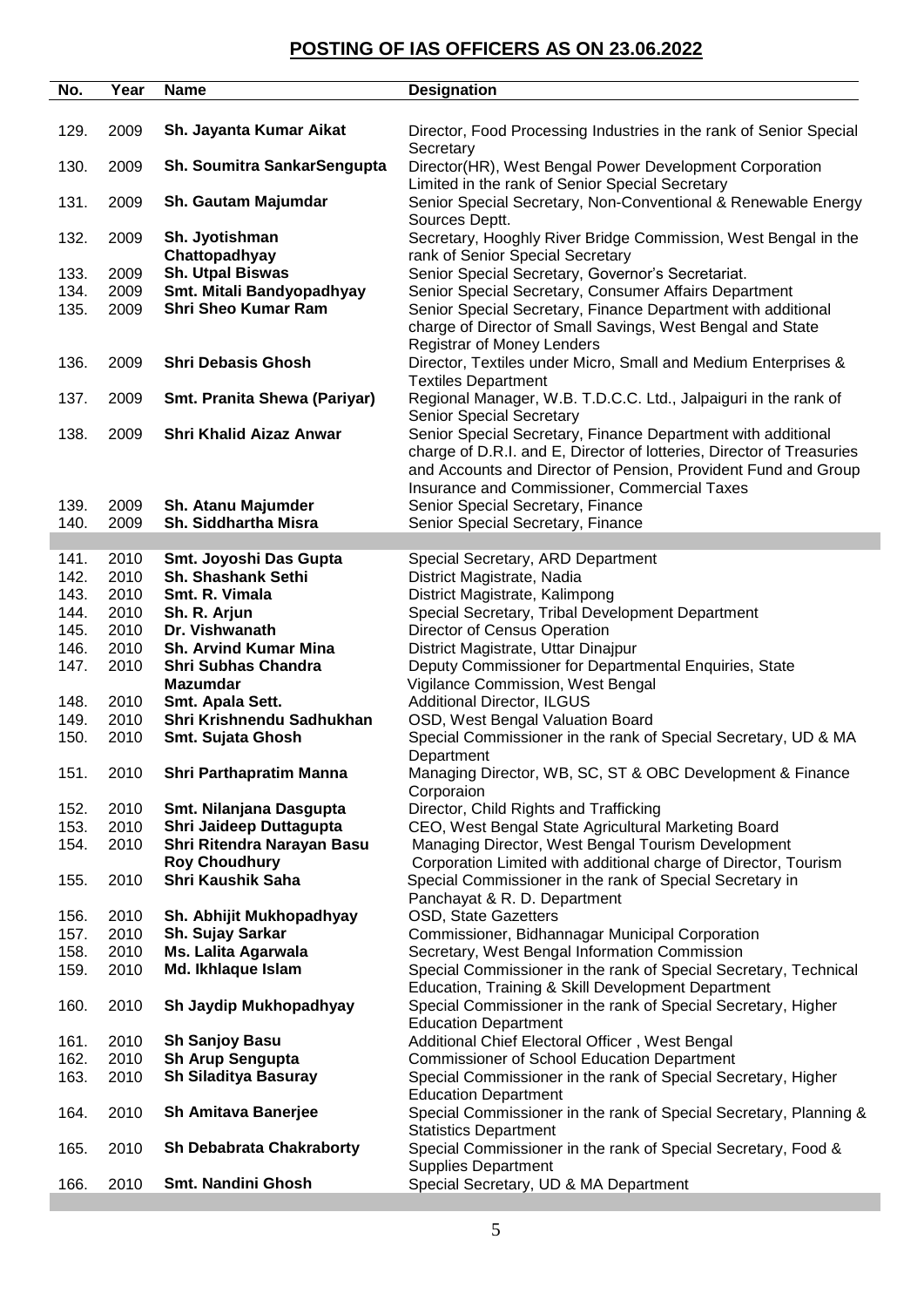| No.          | Year         | <b>Name</b>                        | <b>Designation</b>                                                 |
|--------------|--------------|------------------------------------|--------------------------------------------------------------------|
|              |              |                                    |                                                                    |
| 167.         | 2011         | <b>Sh. Nikhil Nirmal</b>           | Managing Director, WBSIDCL                                         |
| 168.         | 2011         | Dr. (Ms.) Deepap Priya P.          | District Magistrate, Hooghly                                       |
| 169.         | 2011         | Sh. S. Arun Prasad                 | District Magistrate, Paschim Bardhaman                             |
| 170.         | 2011         | Sh. U. Swaroop                     | Director, MS & ME with additional charge of Managing Director,     |
|              |              |                                    | <b>Biswa Bangla Corporation</b>                                    |
| 171.         | 2011         | Dr. Uma Sankar S.                  | Excise Commissioner with additional charge of Managing Director,   |
|              |              |                                    | West Bengal State Beverages Corporation                            |
| 172.         | 2011         | Sh. Surendra Kumar Meena           | District Magistrate, Alipurduar                                    |
| 173.         | 2011         |                                    | Districe Magistrate, Bankura                                       |
|              |              | Smt. K. Radhika Aiyar              |                                                                    |
|              |              | Sh. Abhishek Kumar Tiwary          |                                                                    |
| 174.<br>175. | 2012<br>2012 |                                    | Special Secretary, Health & Family Welfare Department              |
|              |              | Sh. Pawan Kadyan<br>Sh. Vibhu Goel | District Magistrate, Cooch Behar                                   |
| 176.         | 2012         |                                    | Chief Executive Officer, State Rural Livelihood Mission with       |
|              |              |                                    | additional charge of Project Director, KEIIP                       |
| 177.         | 2012         | Smt. PriyankaSingla                | District Magistrate, Purba Bardhaman                               |
| 178.         | 2012         | Sh. Rajanvir Singh Kapur           | Managing Director, West Bengal Transport Corporation               |
| 179.         | 2012         | Sh. Bijin Krishna                  | District Magistrate, Dakshin Dinajpur                              |
| 180.         | 2012         | Sh. Ponnambalam S.                 | District Magistrate, Darjeeling and Principal Secretary, GTA       |
|              |              |                                    |                                                                    |
| 181.         | 2012         | Sh. Rajarshi Mitra                 | District Magistrate, Murshidabad                                   |
|              |              |                                    |                                                                    |
| 182.         | 2013         | Sh. Nitin Singhania                | District Magistrate, Malda                                         |
| 183.         | 2013         | Sh. Khursheed Ali Qadri            | Additional District Magistrate, Darjeeling                         |
| 184.         | 2013         | Dr. Rajat Nanda                    | District Magistrate, Purulia                                       |
| 185.         | 2013         | Sh. Anshul Gupta                   | Additional District Magistrate, Murshidabad                        |
| 186.         | 2013         | Dr. Preeti Goyal                   | Additional District Magistrate, North 24 Parganas                  |
| 187.         | 2013         | Sh. Harishanker Panicker           | Chief Executive Officer, Haldia Development Authority              |
| 188.         | 2013         | <b>Smt. Shama Parveen</b>          | Special Secretary, L&LR and R&RR Department                        |
| 189.         | 2013         | Sh. Balasubramanian T.             | I.G., Registration& Commissioner of Stamp Revenue and ex-officio   |
|              |              |                                    | Special Secretary, Finance Department                              |
| 190.         | 2013         | Smt. Mayuri Vasu                   | Commissioner, Durgapur Municipal Corporation with additional       |
|              |              |                                    | charge of Additional District Magistrate, Paschim Bardhaman and    |
|              |              |                                    | Managing Director, South Bengal Sate Transport Corporation         |
| 191.         | 2013         | <b>Smt. Tshering Y Bhutia</b>      | Additional District Magistrate and DLLRO, Kalimpong                |
|              |              |                                    |                                                                    |
| 192.         | 2014         | <b>Shri Dhaval Jain</b>            | Commissioner, Howrah Municipal Corporation with additional         |
|              |              |                                    | charge of Additional District Magistrate, Howrah                   |
| 193.         | 2014         | Sh. Siyad N                        | Additional District Magistrate, South 24 Parganas                  |
| 194.         | 2014         | Smt. Sana Akhtar                   | ADM, PurbaBardhaman                                                |
| 195.         | 2014         | Sh. Shiraz Daneshyar               | Additional District Magistrate, Cooch Behar                        |
| 196.         | 2014         | Smt. Kritika Sharma                | Additional District Magistrate, Purulia                            |
| 197.         | 2014         | <b>Shri Unice Rishin Ismail</b>    | Additional District Magistrate, Purba Bardhaman                    |
| 198.         | 2014         | <b>Smt. Aditi Chaudhary</b>        | Additional District Magistrate, South 24 Parganas                  |
| 199.         | 2014         | Sh. KonthamSudhir                  | Additional District Magistrate, North 24 Parganas                  |
|              |              |                                    |                                                                    |
| 200.         | 2015         | Sh. Manish Mishra                  | Additional District Magistrate, North 24 Parganas                  |
| 201.         | 2015         | Sh. Raju Mishra                    | Joint Secretary, Industry, Commerce & Enterprises Deparment with   |
|              |              |                                    | additional Charge of OSD, West Bengal Mineral Development &        |
|              |              |                                    |                                                                    |
|              |              | Smt. Akanksha Bhaskar              | <b>Trading Corporation</b>                                         |
| 202.         | 2015         |                                    | Joint Secretary, Panchayat and Rural Development Department        |
| 203.         | 2015         | <b>Sh. Tushar Singla</b>           | Additional District Magistrate, Dakshin Dinajpur                   |
| 204.         | 2015         | Sh. Smrutiranjan Mohanty           | ADM, Alipurduar                                                    |
| 205.         | 2015         | Smt. Lakshmi Bhavya                | ADM, Cooch Behar                                                   |
|              |              | <b>Tanneeru</b>                    |                                                                    |
| 206.         | 2015         | Sh. Shevale Abhijit Tukaram        | ADM, Paschim Bardhaman                                             |
|              |              |                                    |                                                                    |
| 207.         | 2015         | <b>Smt. Kuhuk Bhushan</b>          | Additional District Magistrate, PaschimMedinipur                   |
| 208.         | 2015         | Smt. Dhivya Loganathan             | OSD, P&AR Department                                               |
| 209.         | 2015         | Sh. Srikanth Palli                 | Joint Secretary, Technical Education, Training & Skill Development |
|              |              |                                    | Department                                                         |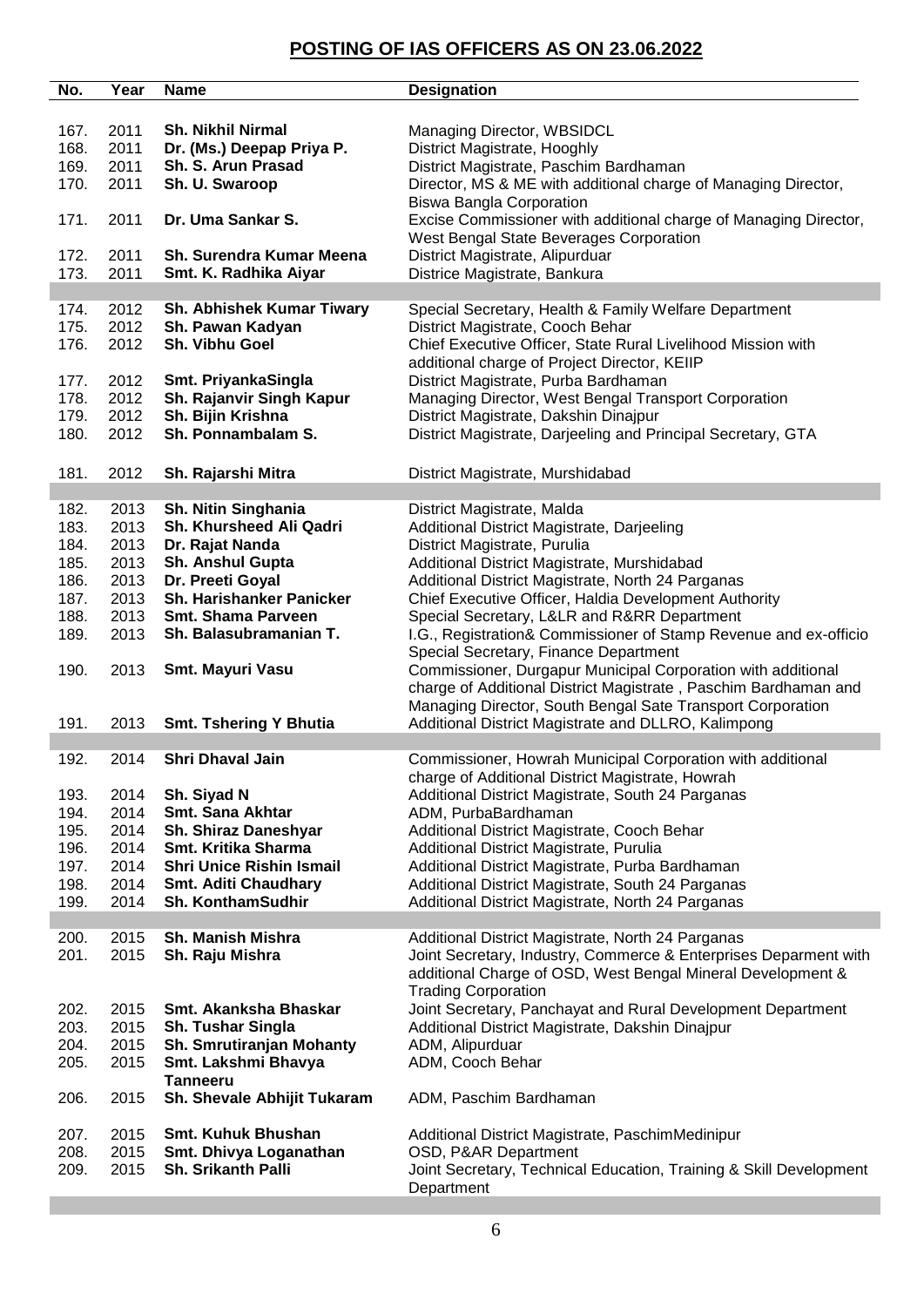| No.          | Year         | <b>Name</b>                          | <b>Designation</b>                                                                  |
|--------------|--------------|--------------------------------------|-------------------------------------------------------------------------------------|
|              |              |                                      |                                                                                     |
| 210.         | 2016         | <b>Ms. Sweta Agarwal</b>             | Additional District Magistrate, Purba Medinipur                                     |
| 211.         | 2016         | Sh. Sandeep Kumar Ghosh              | Additional District Magistrate, Hooghly                                             |
| 212.         | 2016         | Sh. Aneesh Dasgupta                  | OSD to Chief Secretary and Under Secretary, Home and Hill                           |
|              |              |                                      | Affairs Department and P&AR Department                                              |
| 213.         | 2016         | <b>Sh. Vivek Kumar</b>               | Additional District Magistrate, Dakshin Dinajpur                                    |
| 214.         | 2016         | <b>Ms. Bandana Pokhriyal</b>         | Additional District Magistrate, Hooghly                                             |
| 215.         | 2016         | <b>Ms. Alankrita Pandey</b>          | Additional District Magistrate, Uttar Dinajpur                                      |
| 216.         | 2016         | Sh. Vaibhav Chaudhary                | Additional District Magistrate, Malda                                               |
| 217.         | 2016         | <b>Sh. Sumant Sahay</b>              | Additional District Magistrate, Murshidabad                                         |
| 218.         | 2016         | Sh. Harsimran Singh                  | Additional District Magistrate, Kalimpong                                           |
| 219.         | 2016         | Sh. Shaikh Ansar Ahamad              | Additional District Magistrate, Cooch Behar                                         |
| 220.         | 2016         | <b>Sh. Jitin Yadav</b>               | Joint Secretary Water Resources Investigation & Development                         |
|              |              |                                      | Department with additional charge of Member-Secretary, Centre of                    |
|              |              |                                      | Excellence in Public Management and Course Director,                                |
|              |              |                                      | Satyendranath Tagore Civil Services Study Centre                                    |
| 221.         | 2016         | Sh. Vivek Bhasme Dattatraya          | Additional District Magistrate, Jalpaiguri                                          |
| 222.         | 2016         | Sh. Dhiman Barai                     | Additional District Magistrate, Jhargram                                            |
|              |              |                                      |                                                                                     |
| 223.         | 2017         | Ms. Priyadharsini S                  | ADM, Bankura                                                                        |
| 224.         | 2017         | Sh. Prashant Raj Shukla              | ADM, Paschim Bardhaman                                                              |
| 225.         | 2017         | Sh. Ravi Prakash Meena               | ADM, Nadia                                                                          |
| 226.         | 2017         | Sh. Rajesh                           | Additional District Magistrate, Purulia                                             |
| 227.         | 2017         | <b>Sh. Avneet Punia</b>              | ADM, Jhargram                                                                       |
| 228.         | 2017         | <b>Sh. Shantanu Bala</b>             | ADM, Hooghly                                                                        |
| 229.         | 2017         | Ms. Divya Murugesan                  | ADM, Purba Medinipur                                                                |
| 230.         | 2017         | Sh. Kempa Honnaiah                   | ADM, Paschim Medinipur                                                              |
| 231.         | 2017         | <b>Sh. Suman Sourav Mohanty</b>      | Additional District Magistrate, Paschim Medinipur                                   |
| 232.         | 2017         | Sh. Ravi Agrawal                     | ADM, Uttar Dinajpur                                                                 |
| 233.         | 2017         | Sh. Ravi Ranjan                      | Joint Secretary, Health & Family Welfare Department                                 |
| 234.         | 2017         | Sh. Abhishek Chourasiya              | ADM, Uttar Dinajpur                                                                 |
| 235.         | 2017         | Sh. Nripendra Singh                  | ADM, Alipurduar                                                                     |
| 236.         | 2017         | Ms. Nitu                             | ADM, Birbhum                                                                        |
| 237.         | 2017         | Smt. Tejasvi Rana                    | ADM, Jalpaiguri                                                                     |
|              |              |                                      |                                                                                     |
| 238.         | 2018         | Sh. Adityavikram Mohan               | SDO, Contai                                                                         |
| 239.         | 2018         | Ms. Jameel Fathima Zeba              | SDO, Katwa, Purba Bardhaman                                                         |
| 240.         |              | Sh. Piyush Bhagwanrao                | SDO, Mal, Jalpaiguri                                                                |
|              | 2018         |                                      |                                                                                     |
|              |              | <b>Salunkhe</b>                      |                                                                                     |
| 241.         | 2018         | Ms. Priyadarshini                    | SDO, Raghunathpur, Purulia                                                          |
|              |              | <b>Bhattacharya</b>                  |                                                                                     |
| 242.         | 2018         | Sh. Rohan Laxmikant Joshi            | SDO, Tufanganj, Coochbehar                                                          |
| 243.         | 2018         | Ms. Haseen Zahera Rizvi              | SDO, Arambagh, Hooghly                                                              |
| 244.         | 2018         | Sh. Azar Zia                         | SDO, Canning, South 24 Parganas                                                     |
| 245.         | 2018         | Sh. Shekhar Kumar Chaudhary          | SDO, Durgapur, Paschim Bardhaman                                                    |
| 246.         | 2018         | Sh. Lakshmana Perumal R              | SDO, Haldia, Purba Medinipur                                                        |
| 247.         | 2018         | Sh. Shrinivas Vyankatrao Patil       | SDO, Siliguri                                                                       |
| 248.         | 2018         | Sh. Ezaz Ahmed                       | SDO, Kurseong, Darjeeling                                                           |
| 249.         | 2018         | <b>Sh. Saddam Navas</b>              | SDO, Rampurhat, Birbhum                                                             |
| 250.         | 2018         | <b>Ms. Shinjan Shekhar</b>           | SDO, Jangipur, Murshidabad                                                          |
| 251.         | 2018         | Sh. Naveen Kumar Chandra             | SDO, Kandi, Murshidabad                                                             |
| 252.         | 2018         | Sh. Suresh Kumar Jagat               | SDO, Kalna, Paschim Bardhaman                                                       |
| 253.         | 2018         | Dr. Haaris Rasheed                   | SDO, Ranaghat, Nadia                                                                |
|              |              |                                      |                                                                                     |
| 254.         | 2019         | <b>Sh. Prateek Singh</b>             | SDO, Domkol, Murshidabad                                                            |
| 255.         | 2019         | <b>Sh. Sumit Kumer Rai</b>           | SDO, Domkol, Murshidabad                                                            |
| 256.         | 2019         | Sh. Dileep Mishra                    | SDO, Kharagpur, Paschim Medinipur                                                   |
| 257.         | 2019         | <b>Sh. Mohd Abdul Shahid</b>         | SDO, Islampur, Uttar DInajpur                                                       |
| 258.         | 2019         | Sh. P Promoth                        | SDO, Gangarampur, Dakshin Dinajpur.                                                 |
| 259.         | 2019         | Ms. Rehana Bashir                    | OSD, Health & Family Welfare Department                                             |
| 260.<br>261. | 2019<br>2019 | Ms. Subashini E<br>Ms. Tamil Oviya S | OSD, Food & Supplies Department<br>OSD, Industry, Commerce & Enterprises Department |